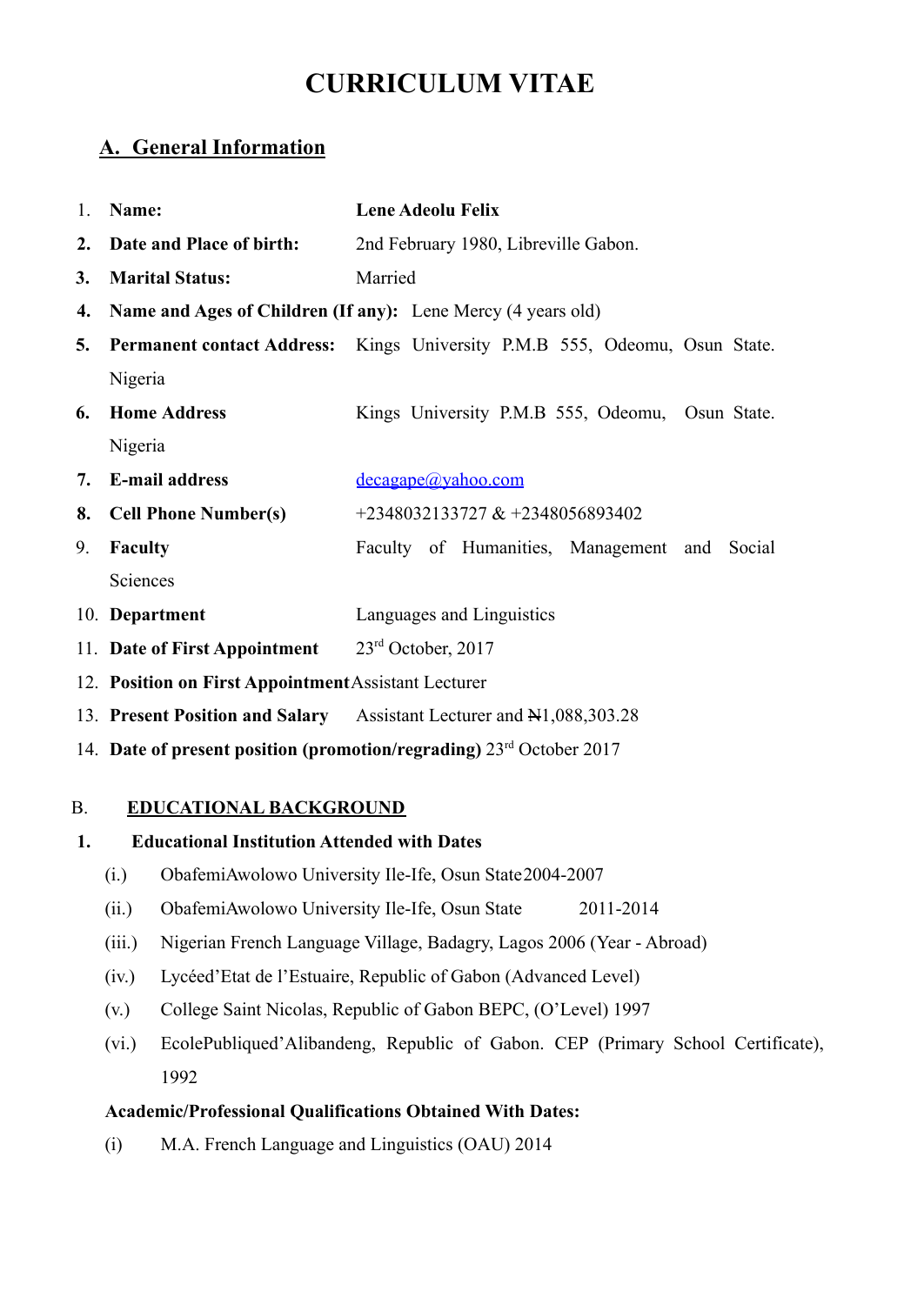- (ii) B.A. French Language (OAU) 2007
- (iii) Baccalauréat (Advanced level) (Lycée d'Etat de l'Estuaire) 2002
- (iv) BEPC (Brevet d'Etude du Premier Cycle) (College Saint Nicolas) 1997
- (v) CEP (Certificat d'Etude Primaire) (Ecole Publique d'Alibandeng) 1992

#### **C. LANGUAGE PROFICIENCY**

| (i)   | French Language  | Excellent    |
|-------|------------------|--------------|
| (ii)  | English Language | Excellent    |
| (iii) | Yoruba Language  | Excellent    |
| (iv)  | Spanish Language | <b>Basic</b> |
| (v)   | Ilaje Language   | Excellent    |

#### **D. WORK EXPERIENCE OUTSIDE THE UNIVERSITY**

- (i) Bluechip Technologies Limited (Translator of Documents) 2018
- (i) Freelance French Presenter, Oodua FM 90.9 Ile-Ife, Osun State. 2017
- (ii) Tutor, International Law Students, OAU, Ile-Ife. 2017
- (iii) Language Place (E.Square) French and German Language Centre, New Market OAU, Ile-Ife. 2013 till date.
- (iv) Interpreter, The Lake Chad Basin Regional Protection Dialogue, Abuja. 2016
- (v) Freelance French Presenter, Nigerian Television Authority, Channel 39, Ile-Ife, Osun State Nigeria. 2010 – 2016
- (vi) Obafemi Awolowo University International School. (I presented the highest number of students in the history of the school and in the whole Osun State for French WAEC/NECO in three different sessions). 2010 – 2017.
- (vii) Interpreter, World pension Summit Africa Special Abuja. 2015
- (viii) Interpreter/translator, 2nd West African University Games TTAT Championships FUTA. 2012
- (ix) Tutor, French Language Resource and Cultural Centre (NYSC). Katsina State. 2009
- (x) Interpreter/translator, Pan African Association of Neurological Science Congress, Muson Centre, Lagos Nigeria. 2006
- (xi) Sunshine Nursery & Primary School (I was named one of the best teachers in the history of the school in 2005). 2004 - 2007
- (xii) Interpreter\translator, M.V Doulas Port Volunteer Programme Libreville, Gabon. 2002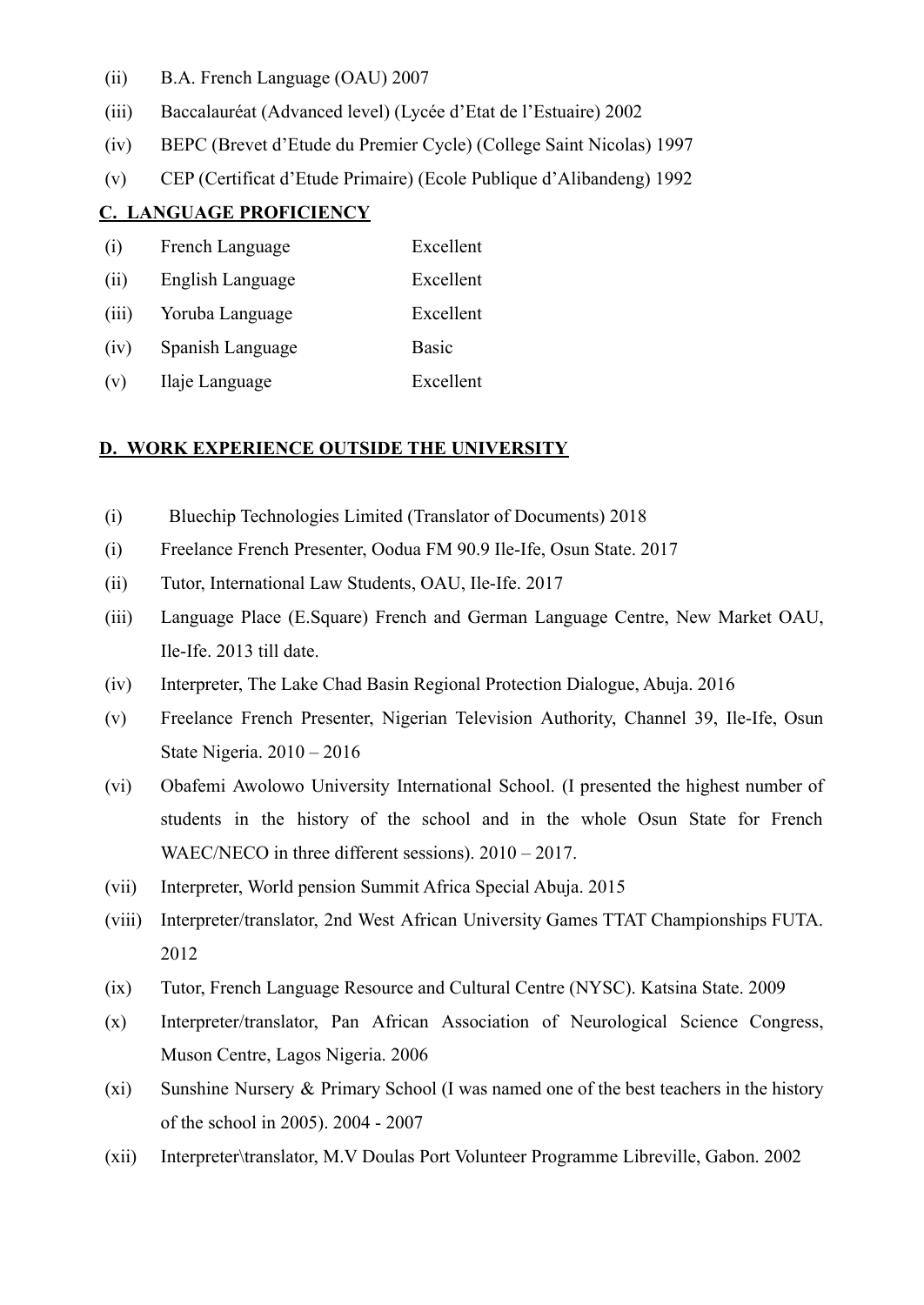### E. **WORK EXPERIENCE IN OTHER UNIVERSITIES:**

(xiii) Part time lecturer, Nigeria French Language Village, Inter-University Centre for French studies Badagry, Lagos State. 2008

## **F. WORK EXPERIENCE IN KINGS UNIVERSITY:**

| <b>Assistant Lecturer</b>                 | 23 <sup>rd</sup> October 2017 till date |
|-------------------------------------------|-----------------------------------------|
| Member of Students Mobilisation Committee | August, 2020 till date                  |
| University Corporate Affairs Advisor      | June, 2020 till date                    |
| Member of the University Editorial Board  | December, 2017                          |
| Level Advisor                             | 2017 till date                          |

# **G. CO-CURRICULAR PROFESSIONAL EXPERIENCE:** Nil

### **H. PUBLICATIONS**

#### **Thesis/Dissertation:**

- (i) Le Style d'Ahmadou kourouma dans Allah n'est pas Obligé, 2007
- (ii) Le Multilinguisme et L'emploi de la Langue dans les Journaux Quotidiens au Bénin, 2014

# **I. CURRENT RESEARCH ACTIVITIES**

\*Apercu Des Theories de la Communication Phatique

\*La Langue Comme Instrument de Communication et le Multilinguisme: Les effets des

Langues Etrangeres sur le Dialect Ilaje au Gabon et au Nigeria

\*Currently working on two different books in English and in French

# **J. CONFERENCES/SEMINARS AND WORKSHOPATTENDED WITH DATE**

- (i) Training on Teaching Methods-Pedagogy  $17<sup>th</sup>$ -18<sup>th</sup> August, 2021 Kings University, Odeomu Osun State.
- (ii) Capacity Building Workshop on Literacy and Development OAU Campus, Ile-Ife, Osun State, Nigeria. 23rd August, 2010
- (iii) Stage de recyclage des professeurs du cours secondaire (French Language Village) Badagry Lagos, Nigeria. 16th November, 2012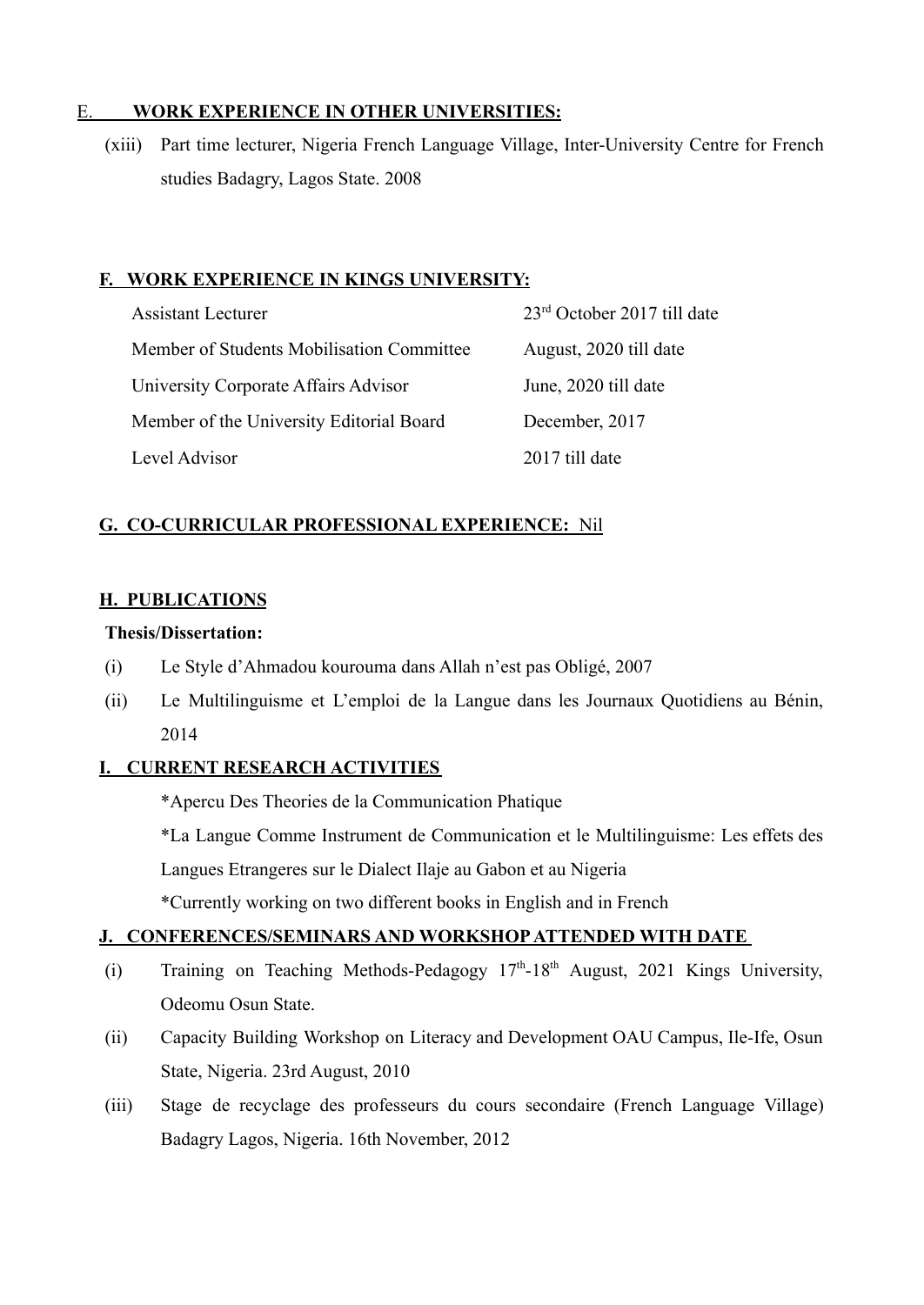(iv) Effective Communication and Presentation Skills for teachers in OAU, Ile-Ife, Osun State. 5th October, 2013

### **COURSES TAUGHT DURING CURRENT ACADEMIC SESSION**

#### **MANNA Semester**

| <b>COURSE CODE</b> | <b>TITLE</b>                                | <b>UNITS</b>   |
|--------------------|---------------------------------------------|----------------|
| <b>ELS109</b>      | Introduction To French 1                    | 3              |
| <b>GST 111</b>     | <b>Basic Communication in</b><br>English 1  | $\overline{2}$ |
| <b>GST123</b>      | Communication in French                     | $\mathcal{L}$  |
| <b>MAC103</b>      | Basic Mass Communication 3<br><b>Skills</b> |                |
| <b>IRS209</b>      | French/Portuguese/German                    | $\overline{2}$ |
| <b>FRN01/02</b>    | French For All                              | $\theta$       |

#### **QUAIL Semester**

| <b>COURSE CODE</b> | TITLE                       | <b>UNITS</b> |
|--------------------|-----------------------------|--------------|
| <b>ELS106</b>      | Introduction To French 2    | 3            |
| <b>GST 122</b>     | Basic Communication in      |              |
|                    | English 2                   |              |
| <b>MAC106</b>      | Introduction To Advertising | 3            |
| <b>FRN01/02</b>    | French For All              |              |

### **K. OTHER RELEVANT INFORMATION**

- (i) Computer literate
- (ii) President of the French Students (Cercle Français), Department of Foreign Languages, ObafemiAwolowo University, Ile-Ife. 2007
- (iii) President of the Christian Fellowship, (Groupe Oeucumenique). Nigerian French Language Village, Lagos State. 2006
- (iv) Social Director, Nigerian French Language Village, Lagos State. 2006

# **L. REFEREES**